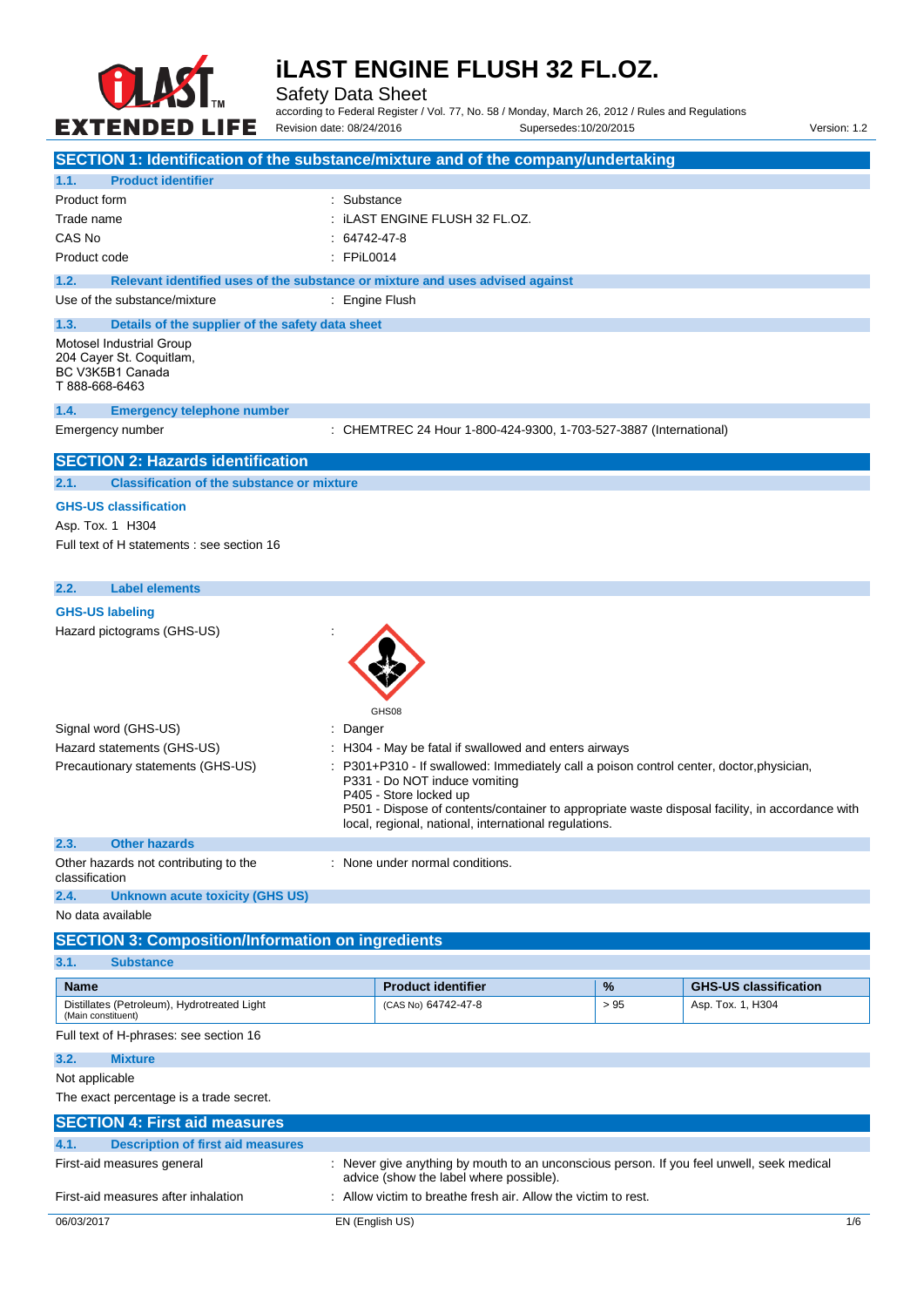## Safety Data Sheet

according to Federal Register / Vol. 77, No. 58 / Monday, March 26, 2012 / Rules and Regulations

| First-aid measures after skin contact                                                                   | : Remove affected clothing and wash all exposed skin area with mild soap and water, followed<br>by warm water rinse.                                                 |
|---------------------------------------------------------------------------------------------------------|----------------------------------------------------------------------------------------------------------------------------------------------------------------------|
| First-aid measures after eye contact                                                                    | Rinse immediately with plenty of water. Obtain medical attention if pain, blinking or redness<br>persist.                                                            |
| First-aid measures after ingestion                                                                      | Rinse mouth. Do NOT induce vomiting. Immediately call a poison center or doctor/physician.                                                                           |
| 4.2.<br>Most important symptoms and effects, both acute and delayed                                     |                                                                                                                                                                      |
| Symptoms/injuries                                                                                       | If you feel unwell, seek medical advice.                                                                                                                             |
| Symptoms/injuries after inhalation                                                                      | Dizziness. May cause irritation or asthma-like symptoms.                                                                                                             |
| Symptoms/injuries after skin contact                                                                    | May cause slight irritation . Itching. Red skin. Skin rash/inflammation.                                                                                             |
| Symptoms/injuries after eye contact                                                                     | May cause slight eye irritation . Irritation of the eye tissue. Inflammation/damage of the eye<br>tissue. Redness of the eye tissue.                                 |
| Symptoms/injuries after ingestion                                                                       | May be fatal if swallowed and enters airways.                                                                                                                        |
| 4.3.                                                                                                    | Indication of any immediate medical attention and special treatment needed                                                                                           |
| No additional information available                                                                     |                                                                                                                                                                      |
| <b>SECTION 5: Firefighting measures</b>                                                                 |                                                                                                                                                                      |
| <b>Extinguishing media</b><br>5.1.                                                                      |                                                                                                                                                                      |
| Suitable extinguishing media                                                                            | : Foam. Dry powder. Carbon dioxide. Water spray. Sand.                                                                                                               |
| Unsuitable extinguishing media                                                                          | : Do not use a heavy water stream.                                                                                                                                   |
| 5.2.<br>Special hazards arising from the substance or mixture                                           |                                                                                                                                                                      |
| Fire hazard                                                                                             | : Insufficient data available on direct fire hazard (flashpoint $>200^{\circ}$ C).                                                                                   |
|                                                                                                         |                                                                                                                                                                      |
| 5.3.<br><b>Advice for firefighters</b>                                                                  |                                                                                                                                                                      |
| Firefighting instructions                                                                               | : Use water spray or fog for cooling exposed containers. Exercise caution when fighting any<br>chemical fire. Prevent fire-fighting water from entering environment. |
| Protection during firefighting                                                                          | : Do not enter fire area without proper protective equipment, including respiratory protection.                                                                      |
| <b>SECTION 6: Accidental release measures</b>                                                           |                                                                                                                                                                      |
| Personal precautions, protective equipment and emergency procedures<br>6.1.                             |                                                                                                                                                                      |
| General measures                                                                                        | : Remove ignition sources.                                                                                                                                           |
| 6.1.1.<br>For non-emergency personnel                                                                   |                                                                                                                                                                      |
| Protective equipment                                                                                    | Gloves. Safety glasses.                                                                                                                                              |
| <b>Emergency procedures</b>                                                                             | Evacuate unnecessary personnel.                                                                                                                                      |
|                                                                                                         |                                                                                                                                                                      |
| 6.1.2.<br>For emergency responders                                                                      |                                                                                                                                                                      |
| Protective equipment                                                                                    | Equip cleanup crew with proper protection.                                                                                                                           |
| <b>Emergency procedures</b>                                                                             | Ventilate area.                                                                                                                                                      |
| 6.2.<br><b>Environmental precautions</b>                                                                |                                                                                                                                                                      |
| Prevent entry to sewers and public waters. Notify authorities if liquid enters sewers or public waters. |                                                                                                                                                                      |
| Methods and material for containment and cleaning up<br>6.3.                                            |                                                                                                                                                                      |
| For containment                                                                                         | : Dam up the liquid spill. Contain released substance, pump into suitable containers. Plug the<br>leak, cut off the supply.                                          |
| Methods for cleaning up                                                                                 | Soak up spills with inert solids, such as clay or diatomaceous earth as soon as possible. Collect<br>spillage. Store away from other materials.                      |
| 6.4.<br><b>Reference to other sections</b>                                                              |                                                                                                                                                                      |
| See Heading 8. Exposure controls and personal protection.                                               |                                                                                                                                                                      |
|                                                                                                         |                                                                                                                                                                      |
| <b>SECTION 7: Handling and storage</b>                                                                  |                                                                                                                                                                      |

| <u>ULUTTUTTI TIMINIININ MIN OLUIMAO</u>                              |                                                                                                                                                                                                                                                                                                                                                                                                                            |
|----------------------------------------------------------------------|----------------------------------------------------------------------------------------------------------------------------------------------------------------------------------------------------------------------------------------------------------------------------------------------------------------------------------------------------------------------------------------------------------------------------|
| 7.1.<br><b>Precautions for safe handling</b>                         |                                                                                                                                                                                                                                                                                                                                                                                                                            |
| Precautions for safe handling                                        | : Wash hands and other exposed areas with mild soap and water before eating, drinking or<br>smoking and when leaving work. Provide good ventilation in process area to prevent formation<br>of vapor.                                                                                                                                                                                                                      |
| Hygiene measures                                                     | : Wash hands and other exposed areas with mild soap and water before eating, drinking or<br>smoking and when leaving work. Do not eat, drink or smoke when using this product. Wash<br>affected areas thoroughly after handling. Wash contaminated clothing before reuse. Always<br>wash hands after handling the product. Remove contaminated clothes. Separate working<br>clothes from town clothes. Launder separately. |
| 7.2.<br>Conditions for safe storage, including any incompatibilities |                                                                                                                                                                                                                                                                                                                                                                                                                            |
| <b>Technical measures</b><br>Storage conditions                      | : Proper grounding procedures to avoid static electricity should be followed.<br>: Keep only in the original container in a cool, well ventilated place away from : Keep container<br>closed when not in use.                                                                                                                                                                                                              |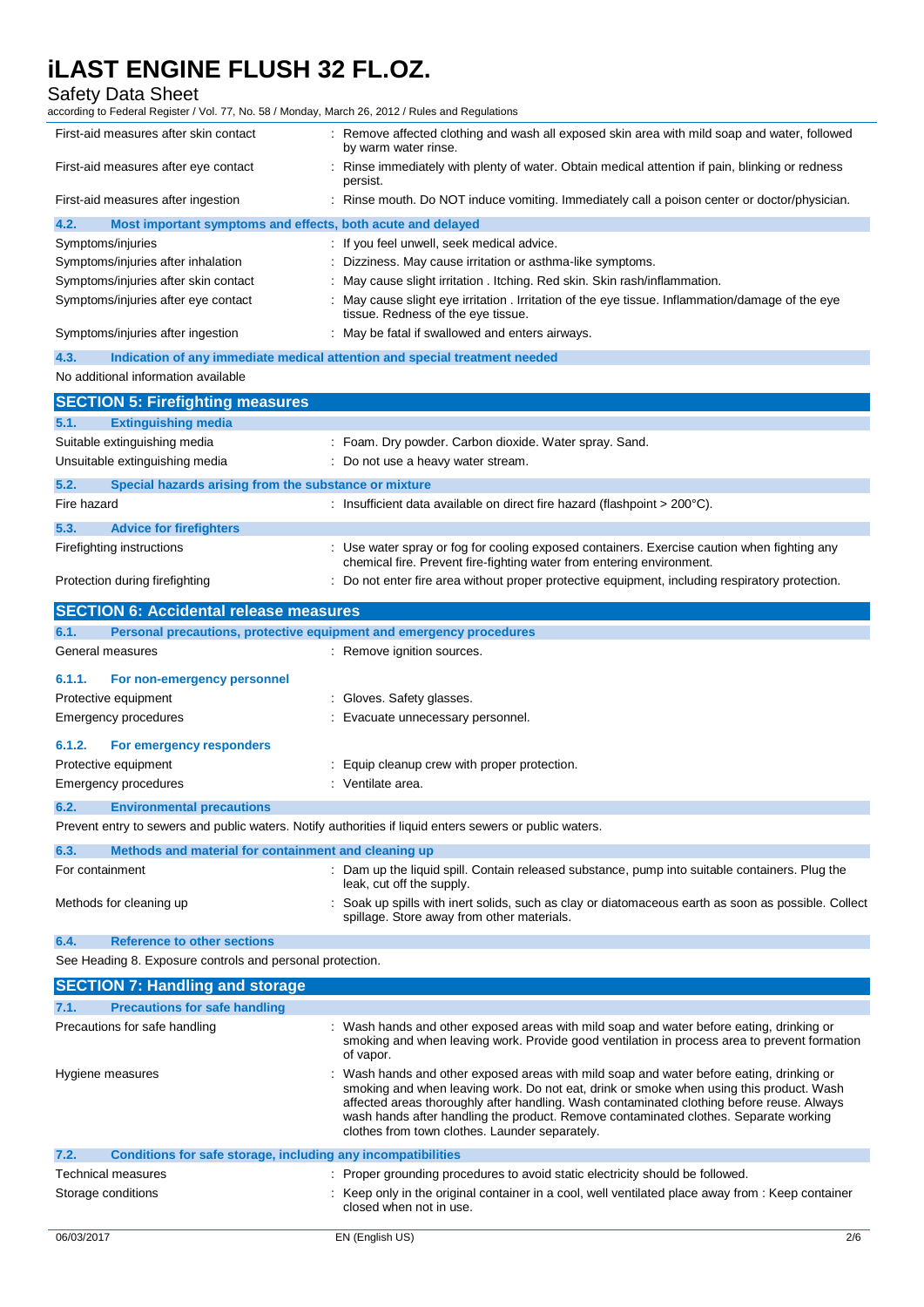# Safety Data Sheet

according to Federal Register / Vol. 77, No. 58 / Monday, March 26, 2012 / Rules and Regulations

| Incompatible products  | : Strong bases. Strong acids.           |
|------------------------|-----------------------------------------|
| Incompatible materials | : Sources of ignition. Direct sunlight. |
|                        |                                         |

# **7.3. Specific end use(s)**

## Follow Label Directions.

| <b>SECTION 8: Exposure controls/personal protection</b>                                                                                                                                                                                        |  |  |  |
|------------------------------------------------------------------------------------------------------------------------------------------------------------------------------------------------------------------------------------------------|--|--|--|
| 8.1.<br><b>Control parameters</b>                                                                                                                                                                                                              |  |  |  |
| ILAST ENGINE FLUSH 32 FL.OZ. (64742-47-8)                                                                                                                                                                                                      |  |  |  |
| USA ACGIH<br>ACGIH TWA (ppm)<br>200 ppm 8 Hours                                                                                                                                                                                                |  |  |  |
| $\mathbf{a}$<br>Forest contractor of the second state of the second state of the second state of the second state of the second state of the second state of the second state of the second state of the second state of the second state of t |  |  |  |

#### **8.2. Exposure controls** Appropriate engineering controls

| : Local exhaust venilation, vent hoods. Ensure good ventilation of the work station. |  |
|--------------------------------------------------------------------------------------|--|
|--------------------------------------------------------------------------------------|--|

Personal protective equipment : Gloves. Safety glasses. Avoid all unnecessary exposure.



| Hand protection          | : Wear protective gloves.             |
|--------------------------|---------------------------------------|
| Eye protection           | : Chemical goggles or safety glasses. |
| Skin and body protection | Wear suitable protective clothing.    |
| Respiratory protection   | : Wear respiratory protection.        |
|                          |                                       |

Other information : Do not eat, drink or smoke during use.

| <b>SECTION 9: Physical and chemical properties</b>            |                                       |  |  |
|---------------------------------------------------------------|---------------------------------------|--|--|
| Information on basic physical and chemical properties<br>9.1. |                                       |  |  |
| Physical state                                                | : Liquid                              |  |  |
| Appearance                                                    | Liquid.                               |  |  |
| Color                                                         | Colourless to light yellow.           |  |  |
| Odor                                                          | Kerosene . Hydrocarbon. Mild.         |  |  |
| Odor threshold                                                | No data available                     |  |  |
| pH                                                            | No data available                     |  |  |
| Relative evaporation rate (butyl acetate=1)                   | 0.19                                  |  |  |
| Melting point                                                 | -49 $^{\circ}$ C                      |  |  |
| Freezing point                                                | No data available                     |  |  |
| Boiling point                                                 | 222 - 249 °C                          |  |  |
| Flash point                                                   | 94.7 °C                               |  |  |
| Auto-ignition temperature                                     | 220 °C                                |  |  |
| Decomposition temperature                                     | No data available                     |  |  |
| Flammability (solid, gas)                                     | No data available                     |  |  |
| Vapor pressure                                                | 0.013 kPa                             |  |  |
| Relative vapor density at 20 °C                               | 4.5                                   |  |  |
| Relative density                                              | 0.804                                 |  |  |
| Solubility                                                    | Insoluble in water.<br>Water: 1.5 g/l |  |  |
| Log Pow                                                       | No data available                     |  |  |
| Log Kow                                                       | No data available                     |  |  |
| Viscosity, kinematic                                          | 1.92 cSt @ 40 deg C                   |  |  |
| Viscosity, dynamic                                            | No data available                     |  |  |
| <b>Explosive properties</b>                                   | No data available                     |  |  |
| Oxidizing properties                                          | No data available                     |  |  |
| <b>Explosion limits</b>                                       | No data available                     |  |  |
| <b>Other information</b><br>9.2.                              |                                       |  |  |
| VOC content                                                   | $\therefore$ 0 %                      |  |  |
| <b>SECTION 10: Stability and reactivity</b>                   |                                       |  |  |

# **10.1. Reactivity**

No additional information available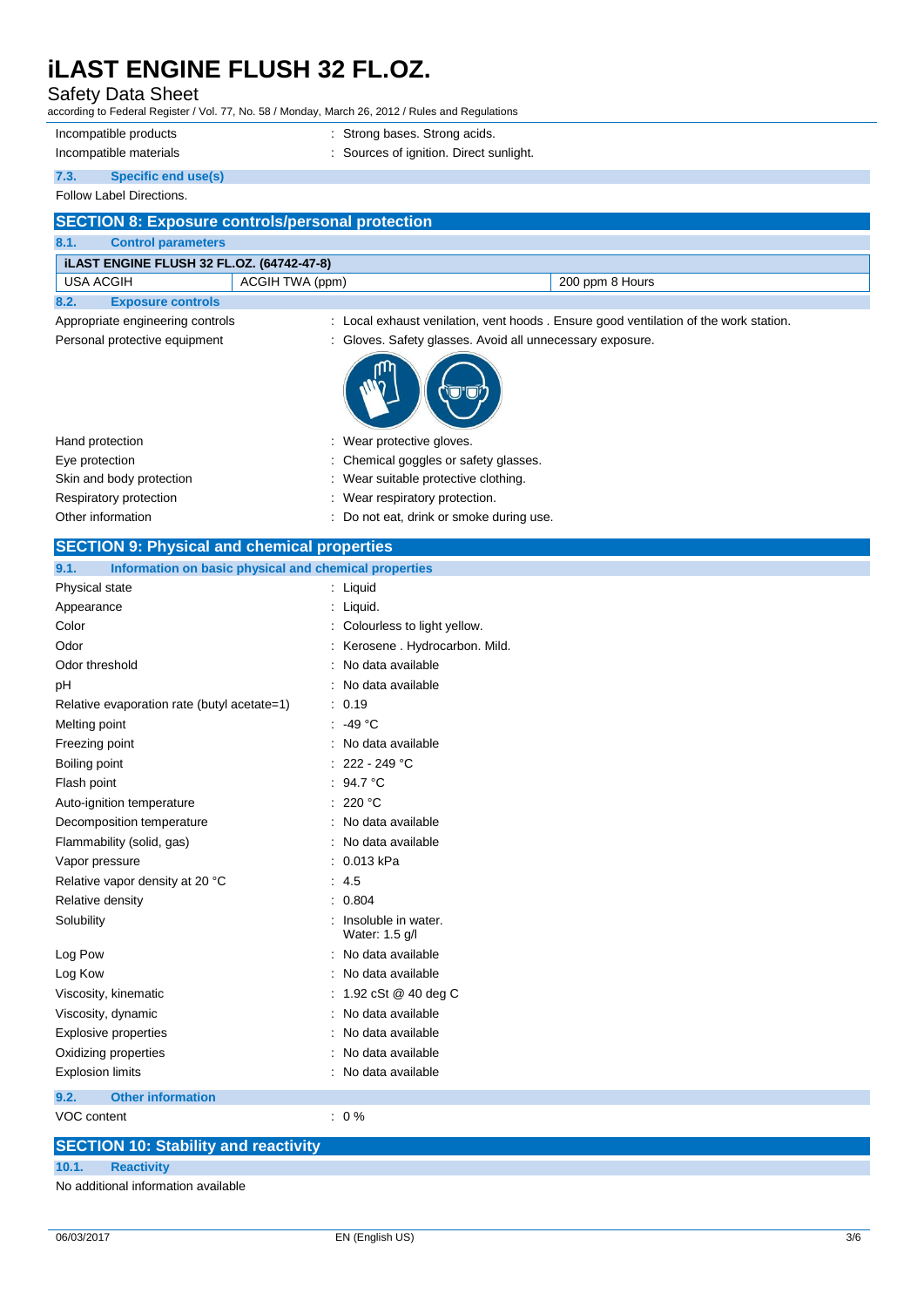## Safety Data Sheet

according to Federal Register / Vol. 77, No. 58 / Monday, March 26, 2012 / Rules and Regulations

| 10.2.            | <b>Chemical stability</b>                            |
|------------------|------------------------------------------------------|
|                  |                                                      |
| Not established. |                                                      |
|                  |                                                      |
| 10.3.            | <b>Possibility of hazardous reactions</b>            |
| Not established. |                                                      |
| 10.4.            | <b>Conditions to avoid</b>                           |
|                  | Direct sunlight. Extremely high or low temperatures. |
| 10.5.            | <b>Incompatible materials</b>                        |
|                  | Strong acids. Strong bases.                          |
| 10.6.            | <b>Hazardous decomposition products</b>              |
|                  | Toxic fume. . Carbon monoxide. Carbon dioxide.       |
|                  | <b>SECTION 11: Toxicological information</b>         |

**11.1. Information on toxicological effects**

Acute toxicity **in the case of the case of the case of the case of the case of the case of the case of the case of the case of the case of the case of the case of the case of the case of the case of the case of the case of** 

| <b>ILAST ENGINE FLUSH 32 FL.OZ. (1) 64742-47-8</b>     |                                                                                                                                      |  |
|--------------------------------------------------------|--------------------------------------------------------------------------------------------------------------------------------------|--|
| LD50 oral rat                                          | > 5000 mg/kg body weight                                                                                                             |  |
| LD50 dermal rabbit                                     | > 2000 mg/kg                                                                                                                         |  |
| LC50 inhalation rat (mg/l)                             | > 5.28 mg/l/4h Based on lack of mortality and systemic effects                                                                       |  |
| Skin corrosion/irritation                              | Not classified                                                                                                                       |  |
| Serious eye damage/irritation                          | Not classified                                                                                                                       |  |
| Respiratory or skin sensitization                      | Not classified                                                                                                                       |  |
| Germ cell mutagenicity                                 | Not classified Based on available data, the classification criteria are not met                                                      |  |
| Carcinogenicity                                        | Not classified                                                                                                                       |  |
| Reproductive toxicity                                  | : Not classified                                                                                                                     |  |
| Specific target organ toxicity (single exposure)       | : Not classified                                                                                                                     |  |
| Specific target organ toxicity (repeated<br>exposure)  | : Not classified                                                                                                                     |  |
| Aspiration hazard                                      | . May be fatal if swallowed and enters airways.                                                                                      |  |
| Potential Adverse human health effects and<br>symptoms | Based on available data, the classification criteria are not met.                                                                    |  |
| Symptoms/injuries after inhalation                     | Dizziness. May cause irritation or asthma-like symptoms.                                                                             |  |
| Symptoms/injuries after skin contact                   | May cause slight irritation . Itching. Red skin. Skin rash/inflammation.                                                             |  |
| Symptoms/injuries after eye contact                    | May cause slight eye irritation . Irritation of the eye tissue. Inflammation/damage of the eye<br>tissue. Redness of the eye tissue. |  |
| Symptoms/injuries after ingestion                      | May be fatal if swallowed and enters airways.                                                                                        |  |

|                   | <b>SECTION 12: Ecological information</b>        |                                                                                                                                                                                                                                                                  |
|-------------------|--------------------------------------------------|------------------------------------------------------------------------------------------------------------------------------------------------------------------------------------------------------------------------------------------------------------------|
| 12.1.             | <b>Toxicity</b>                                  |                                                                                                                                                                                                                                                                  |
|                   | No additional information available              |                                                                                                                                                                                                                                                                  |
| 12.2.             | <b>Persistence and degradability</b>             |                                                                                                                                                                                                                                                                  |
|                   | <b>iLAST ENGINE FLUSH 32 FL.OZ. (64742-47-8)</b> |                                                                                                                                                                                                                                                                  |
|                   | Persistence and degradability                    | Not established.                                                                                                                                                                                                                                                 |
| 12.3.             | <b>Bioaccumulative potential</b>                 |                                                                                                                                                                                                                                                                  |
|                   | <b>iLAST ENGINE FLUSH 32 FL.OZ. (64742-47-8)</b> |                                                                                                                                                                                                                                                                  |
|                   | Bioaccumulative potential                        | Not established.                                                                                                                                                                                                                                                 |
| 12.4.             | <b>Mobility in soil</b>                          |                                                                                                                                                                                                                                                                  |
|                   | No additional information available              |                                                                                                                                                                                                                                                                  |
| 12.5.             | <b>Other adverse effects</b>                     |                                                                                                                                                                                                                                                                  |
| Other information |                                                  | Avoid release to the environment.                                                                                                                                                                                                                                |
|                   | <b>SECTION 13: Disposal considerations</b>       |                                                                                                                                                                                                                                                                  |
| 13.1.             | <b>Waste treatment methods</b>                   |                                                                                                                                                                                                                                                                  |
|                   | Waste disposal recommendations                   | : Avoid release to the environment. Dispose in a safe manner in accordance with local/national<br>regulations. Dispose of contents/container to appropriate waste disposal facility, in accordance<br>with local, regional, national, international regulations. |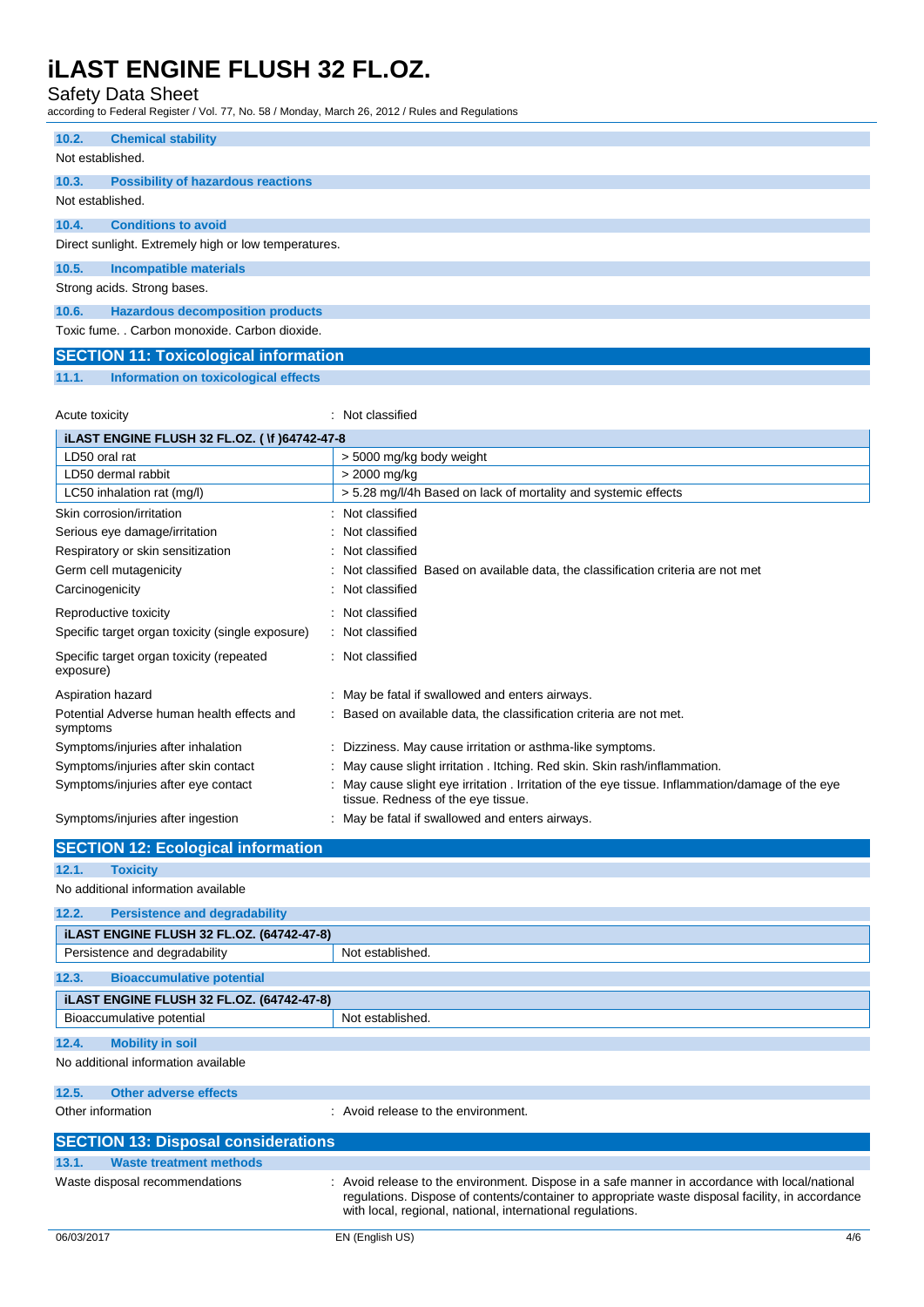## Safety Data Sheet

according to Federal Register / Vol. 77, No. 58 / Monday, March 26, 2012 / Rules and Regulations

Ecology - waste materials **interest and the environment.** Hazardous waste due to toxicity.

| <b>SECTION 14: Transport information</b>  |                                                  |                                           |
|-------------------------------------------|--------------------------------------------------|-------------------------------------------|
|                                           | In accordance with ADR / RID / IMDG / IATA / ADN |                                           |
| US DOT (ground):                          | Not regulated,                                   |                                           |
| ICAO/IATA (air):                          | Not regulated,                                   |                                           |
| IMO/IMDG (water):                         | Not regulated,                                   |                                           |
|                                           |                                                  |                                           |
| 14.2.<br><b>UN proper shipping name</b>   |                                                  |                                           |
| Proper Shipping Name (DOT)                |                                                  | : Not regulated                           |
| <b>Additional information</b><br>14.3.    |                                                  |                                           |
| Other information                         |                                                  | : No supplementary information available. |
|                                           |                                                  |                                           |
| <b>Overland transport</b>                 |                                                  |                                           |
| No additional information available       |                                                  |                                           |
| <b>Transport by sea</b>                   |                                                  |                                           |
| No additional information available       |                                                  |                                           |
| <b>Air transport</b>                      |                                                  |                                           |
| No additional information available       |                                                  |                                           |
| <b>SECTION 15: Regulatory information</b> |                                                  |                                           |
| 15.1. US Federal regulations              |                                                  |                                           |
|                                           | <b>iLAST ENGINE FLUSH 32 FL.OZ. (64742-47-8)</b> |                                           |
| SARA Section 311/312 Hazard Classes       |                                                  | Immediate (acute) health hazard           |
|                                           |                                                  | Delayed (chronic) health hazard           |

#### **15.2. International regulations**

## **CANADA**

| <b>iLAST ENGINE FLUSH 32 FL.OZ. (64742-47-8)</b>      |                                                                 |  |
|-------------------------------------------------------|-----------------------------------------------------------------|--|
| Listed on the Canadian DSL (Domestic Substances List) |                                                                 |  |
| <b>WHMIS Classification</b>                           | Uncontrolled product according to WHMIS classification criteria |  |

## **EU-Regulations**

#### **iLAST ENGINE FLUSH 32 FL.**OZ. **(64742-47-8)**

Listed on the EEC inventory EINECS (European Inventory of Existing Commercial Chemical Substances)

#### **Classification according to Regulation (EC) No. 1272/2008 [CLP]**

Not classified

## **Classification according to Directive 67/548/EEC [DSD] or 1999/45/EC [DPD]**

#### Not classified

**15.2.2. National regulations**

#### **iLAST ENGINE FLUSH 32 FL.**OZ. **(64742-47-8)**

All components are either listed on the US TSCA Inventory, or are not regulated under TSCA under 40 CFR 720.30.

Listed on the AICS (Australian Inventory of Chemical Substances)

Listed on IECSC (Inventory of Existing Chemical Substances Produced or Imported in China)

Listed on KECI (Korean Existing Chemicals Inventory)

Listed on NZIoC (New Zealand Inventory of Chemicals)

Listed on PICCS (Philippines Inventory of Chemicals and Chemical Substances)

# **15.3. US State regulations**

| <b>ILAST ENGINE FLUSH 32 FL.OZ. (64742-47-8)</b>                       |           |
|------------------------------------------------------------------------|-----------|
| U.S. - California - Proposition 65 - Carcinogens List                  | <b>No</b> |
| U.S. - California - Proposition 65 - Developmental<br>Toxicity         | No        |
| U.S. - California - Proposition 65 - Reproductive<br>Toxicity - Female | No        |
| U.S. California - Proposition 65 - Reproductive<br>Toxicity - Male     | No        |